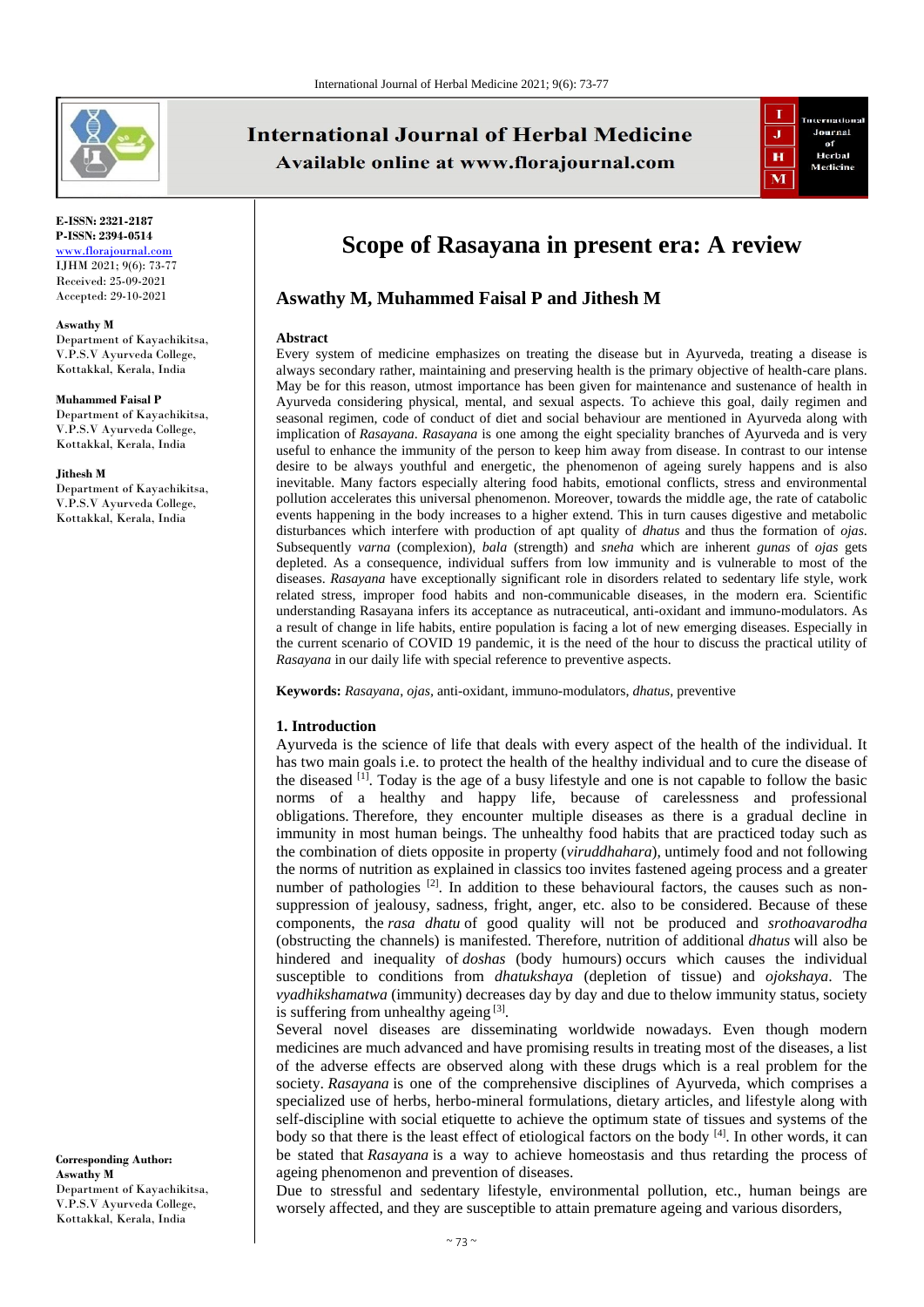where Rasayana is proved as effective against the harmful effects. Most Rasayana medicines have stress relieving as well as adaptogenic properties. According to Ayurveda, *Rasayana* brings about proper nourishment, growth and enhanced function of all the seven *dhatus* and thus improves *ojas* (excellence of tissues). Rejuvenation therapy affects body and mind, at the same time it checks the effect of early ageing and enhance the body's resistance to disease [5]. Modern scientific observations on *Rasayana* shows that rejuvenating drugs protects the body against detrimental effects of the atmosphere in which we survive, by augmenting the individual's capability to fight against disease-carrying organism by enhancing the immune system.

Ayurveda classifies *Rasayana* into various types that can be used according to their looked-for need. By nourishing the seven *dhatus, Rasayana* provides healthy life, better intellect, and quality in lustre, complexion and voice, optimal improvement of physical strength and sense organs [6]. *Rasayanas* possess antioxidant properties which prevent the damage caused by free radicals. *Rasayana* is a modality which provides proper nourishment to each and every cell or tissue of body. It normalizes cell functions and preserves health at molecular level.

*Medhya Rasayana*, which sharpens the intellect is specifically indicated in disorders related to neuronal dysfunction. *Achara Rasayana* deals with behaviour, conducts and social etiquette of an individual [7] . *Kutipraveshika* (by entering in specialized compartment) and *Vatatapika* (with routine activities) are special methods for *Rasayana* therapy with eminent effects. There is wide variety of single herbs and compound formulation that can be used as *Rasayana*. These drugs have wide range of actions on different systems of body according to their indications. *Rasayana* drugs can also be selected according to the *prakriti* (body constitution) of a person and for nourishment of specific *dhatus*. There are kinds of diseases mentioned in Ayurveda including *Swabhava bala pravritta vyadhi* (natural diseases) such as *kshudha* (hunger), *nidra* (sleep), *pipasa* (thirst), *jara* (ageing), and mrityu (death) [8]. These disorders cannot be healed entirely but can be managed as *Rasayana* is proved more effective in delaying the *jara* (ageing).

Acharya Chakrapaniquotes the excellence of *Rasayana* therapy in treating these sufferings by the example of Chyavana rishi who regained his youth by *Rasayana* therapy. Ayurveda classics has made its use mandatory for the establishment of whole life happy and to be free of premature ageing which is caused due to irregular food pattern and isolated lifestyle, especially in the modern era. It also strengthens the mental capacity and facilitates the person to possess psychological wellbeing. Hence, it is the need of hour to adopt the ancient wisdom of *Rasayana* in various aspects for the protection as well as maintenance of health and longevity. Considering the grave circumstances of the COVID -19 pandemic, one must develop a healthy immune system for survival. *Rasayana* drugs provide nutritional supplementation along with enhancing immunity to fight against such infections. *Rasayanas* mentioned in classics can be administered with all its benefits by modifying their form, dose, duration of use, adjuvants etc. based on practical knowledge considering the current scenario, life style changes and health challenges.

## **2. Materials and methods**

Ayurvedic classics, the journals and case studies pertaining to *Rasayana* therapy were analysed to explore the concept as well as the applicability of *Rasayana* therapy.

**2.1 Objectives**: To explore the practical utility of *Rasayana* therapy in present era.

## **2.2 Challenges faced in present era**

Long working hours, night shifts, unhealthy dietary habits and work-related stress have turn out to be an identity of this modern era. Such kind of schedule some way or in the other, disturbs physical as well as mental status. Major life style changes in current scenario can be summarized as;

- 1. Changes in food habits viz untimely food intake (*Akalabhojana*), Incompatible foods, fast foods (*Viruddhahara*), Suppressing hunger due to busy schedule, dieting, skipping foods (*Vegadharana*), intake of foods with distressed mental status (*krodha, soka, bhayapeedi thamana*) etc.
- 2. Improper sleeping pattern due to work overload, stress, night shifts etc.
- 3. Inappropriate sex habits resulting from mental stress, busy life and lack of communication, improper nutrition etc.
- 4. Continuous standing job nature.
- 5. Emotional stress mainly in IT field, banking staff etc. to meet the targets, job insecurity especially due to COVID 19 pandemic, financial crisis.
- 6. Lack of sunlight exposure, work at home and long sitting postures.
- 7. Over use of eyes as in mobile, laptop use especially in students during the pandemic situation as they are forced to attend online classes for long hours.
- 8. Lack of proper hygiene
- 9. Change in bowel habits, suppression of natural urges
- 10. Environmental pollution
- 11. Addictions such as smoking, alcohol which has coined the label of social status
- 12. Unhealthy pre-conceptional, gestational and post conceptional care which also affects adversely the mental and physical wellbeing of the progeny.

As part of this changed life style, many new dreadful diseases or health challenges are being faced by the mankind.

**2.3 Role of** *Trayopasthambhas* **in health:** The *trayopasthambhas* (tripod of life) *viz Ahara* (food)*, nidra* (sleep) *and brahmacharya* (sexual activity) are very much deranged from the normal pattern. *Asatmya indriyartha samyoga* (nonuse /overuse / improper use of the sense organs, *parinama* (time factors) and *prajnaparadha* (false judgement /mistakes from the individual) are the etiological factors  $[9]$ . The health of the individual, *bala, ojas* and thus immunity is dependent on this *trayopasthambhas* as well as mental status. So those unhealthy habits can end up in obesity, diabetes, hypothyroidism, dyslipidemia, and hypertension etc., termed as life style disorders. A large number of women are having PCOD (polycystic ovarian disease), menstrual irregularity, anemia, hypothyroidism etc. mainly due to the unhealthy diet habits along with other factors.

**2.4 Role of psychological factors:** Irritable bowel syndrome (IBS) is a functional gastrointestinal disorder characterized by abdominal pain and change in bowel pattern mainly related to psychological disturbance of the subject. In *charakasamhitha*, it is opined that the food taken in situations of mental stress/ anger/fear will not digest properly and will contribute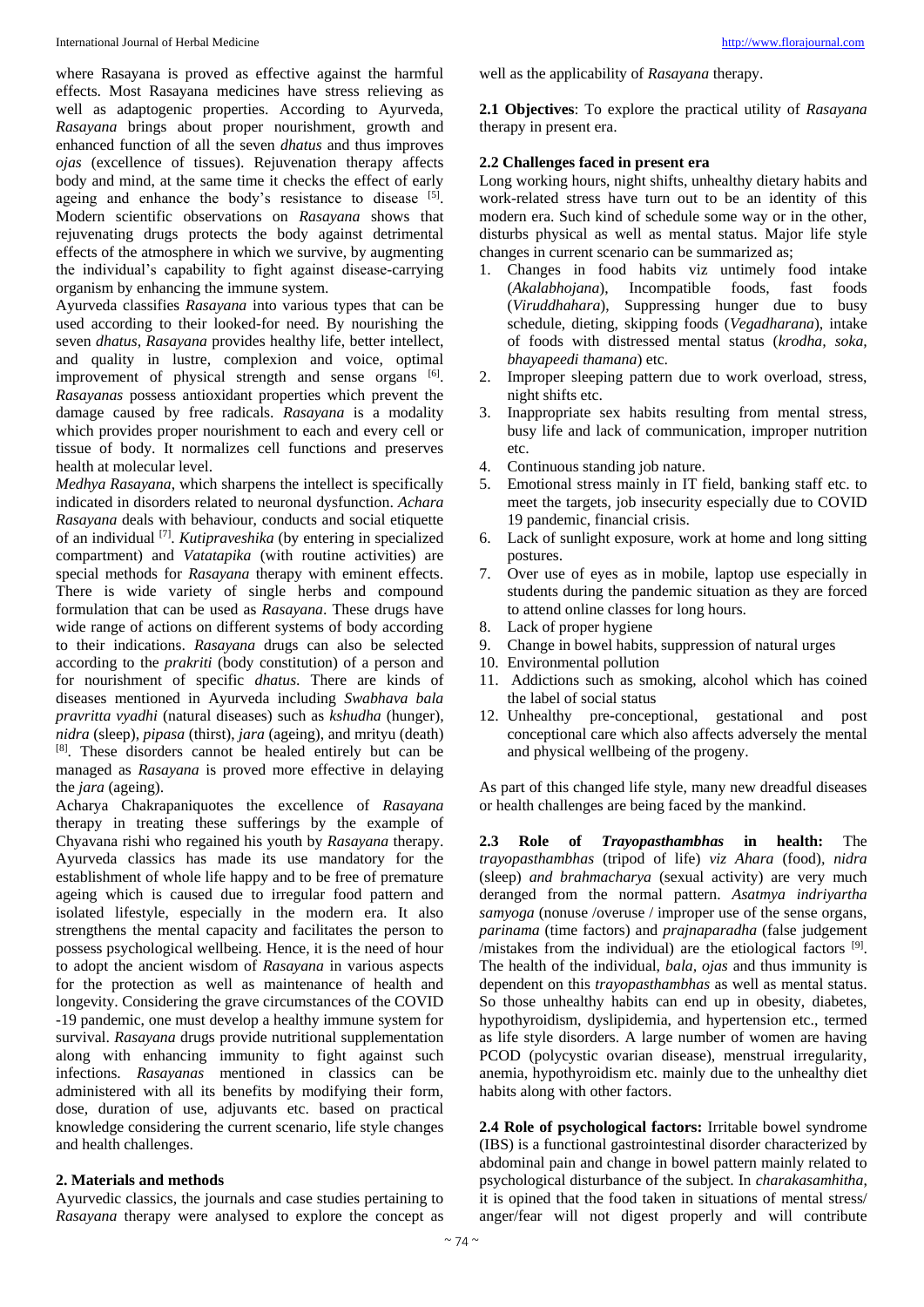formation of *ama* [10] . This leads to *Grahanidushti* leading to improper *grahana* and *pachana* (abnormal digestion) of the food resulting in manifestation of IBS.

**2.5 Role of sedentary life style in diseases:** Coronary artery disease (CAD) and cardio vascular disease (CVD) are manifested as complications of obesity and varicose vein and ulcers resulting from continuous standing. Skin manifestations, Vit D deficiency, joint diseases, degenerative changes, cervical spondylosis, hemorrhoids etc. are observed due to continuous sitting, improper hygiene and malnutrition.

**2.6 Role of Dinacharya and sadvritta:** Myopia (short sight) is reported even in primary school children suggesting the lack of proper nutrition, excess use of the *indriya* and nonunderstanding of regular bowel pattern. Among the *dinacharya* mentioned in Ayurveda, *souchakriya* (bowel evacuation) is mentioned with prime importance<sup>[11]</sup> and also while mentioning the diseases as part of suppression of *sakritvega* (urge to defaecate)*,* heart disease and eye diseases (vision abnormalities) are listed which shows the relation [12] .

**2.7 Role of hygiene, addictions and maternal health:** Leucorrhoea, allergic complaints, chronic lung diseases (COPD), liver diseases etc. are also observed. Autism, Attention deficit hyper active disorder (ADHD), congenital anomalies, behavioral disorders etc. are seen in large numbers and maternal life style including mental status (mainly preconceptional and gestational care) is having very important role in the causation of the same.

In such areas, *Rasayana* contributes an important role in preventive as well as health promotive (curative) aspect.

## **3. Discussion on the scope of Rasayana**

The *Rasayana* is a way to achieve homeostasis, retards the process of ageing phenomenon and aids prevention of diseases. In healthy condition, *Rasayana* can be understood as nutritional dynamics for rejuvenation of body and psyche. Ageing in Ayurveda is considered as condition occurring due

to the natural process of degeneration and thus, preventing premature ageing and leading to healthy ageing should be the objective of rejuvenation. In today's era, human life have been affected by drastic climate change, diet and lifestyle, augmented mental stress, newly emerging infections and metabolic disorders. Survival in this changed environment and compete with the pace of life is a biggest challenge which can be achieved only through adequate immunity.

*Vyadhikshamatva* (immunity) is categorised into two types one is *vyadhi bala viroditwam* (factors that reduce the intensity of disease) and second is *vyadhyutpadakapratibandhakatvam* (factors that resist the development of disease).When the etiological factors come in contact with our body they try to produce disease, but our body tries to resist the disease at the same time. Body prevents the development of disease or resists a developed disease, is called *vyadhikshamatva*. Immunity is the ability of the body to protect against all types of foreign bodies such as bacteria, virus, and toxic substances etc. which enter the body. There are two major types of immunity: 1) Innate immunity – inborn capacity to resist any invader in general. Innate immunity is inherited by the organisms from the parents and protects it from birth throughout life. 2) Acquired immunity – the resistance developed in the body against any specific foreign body. Usually developed by lymphocytes. The immunity that an individual acquires after the birth is called acquired immunity which is modifiable.

According to Ayurveda there is relation between *sharirabala* and *vyadhikshamatva*. There are 3 types of bala, i.e. *Sahaja* – *sahajabala* comes from the parents and is inherited. *Kalaja* – inclusive of the time of day, day of the week, season, age and place of birth are important factors for enhancing immunity and *Yuktikruta* – it represents acquired immunity which is modifiable <sup>[13]</sup>. This *vyadhikshamatva* and *sarirabala* is depleting now a days mainly due to *kalaja* (environmental) and *yuktikrita* (life habits, food pattern etc.) factors. When immunity can be preserved by proper administration of *Rasayanas*, the aim of healthy living can be achieved.

**Table 1:** Action of *Rasayana*



The possible mechanisms of action, by which *Rasayana*can be correlated in terms of modern scenario, are antioxidant, immunomodulatory, haemopoietic effect adaptogenic action,

anti-ageing, anabolic, nutritive function, neuroprotective and detoxification action.

**a. Nutraceutical action** – Nutraceutical, the words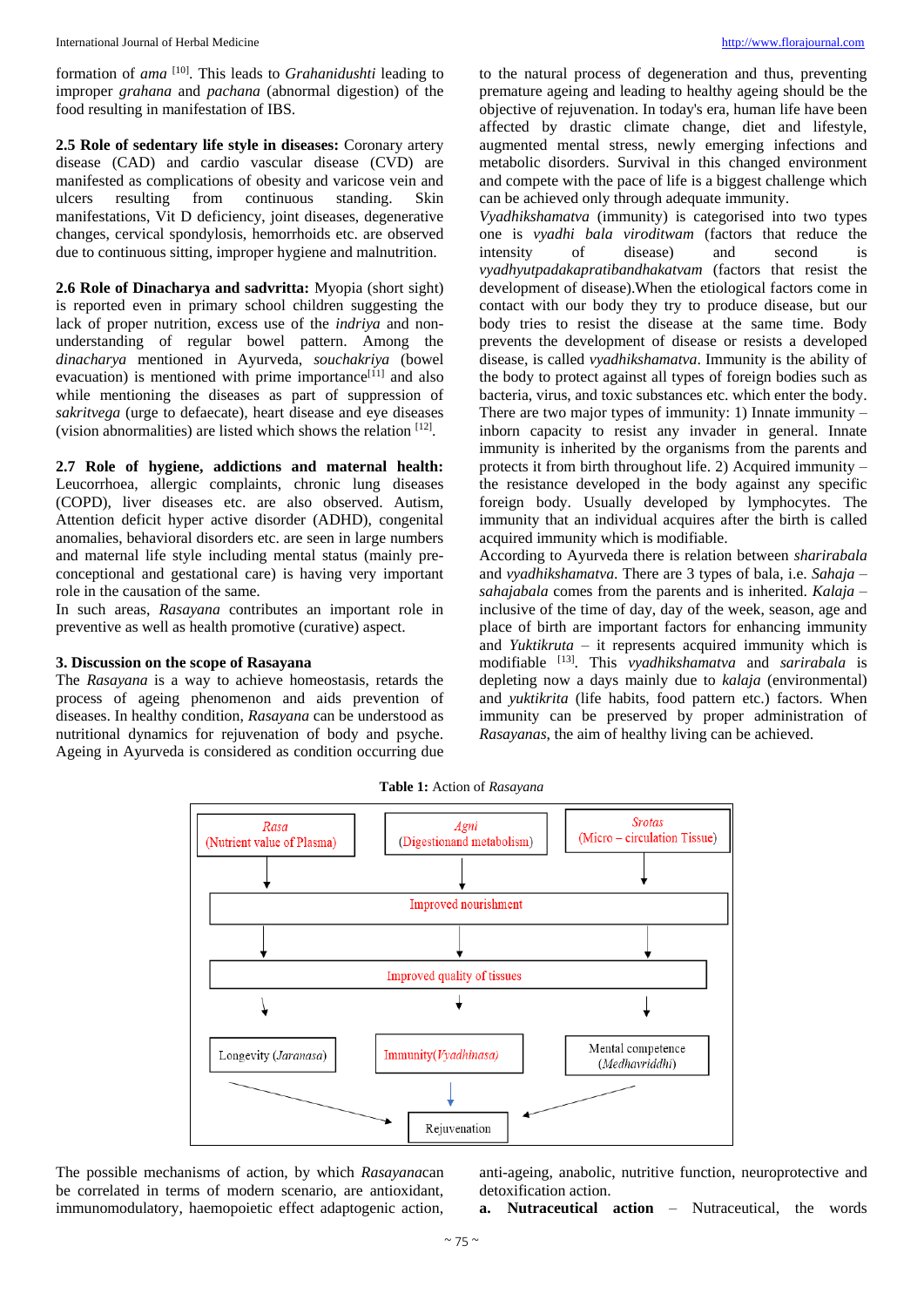"nutrition" and "pharmaceutical", is a food or food product that provides health and medical benefits, including the prevention and treatment of disease. *Rasayana* provide adequate nutrition to every cell or tissue of body. They increase plasma nutrient value thus execute great nutraceutical action.

- **b. Anti- oxidant action** Rasayana prevent tissue damage induced by free radicals by exerting antioxidant properties. Biochemical events generate free radicals/oxidative radicals inside the body, these radicals combine with bio-molecules and alter them or damage them. Rasayana drugs prevent free radical induced damages of tissue preventing further consequences such as cancers, inflammatory diseases, tissue necrosis and ageing, neurodegenerative diseases such as Parkinson's disease and Alzheimer's disease, gene mutations, atherosclerosis, heart failure and inflammatory diseases. 70% meth alcoholic extract of *Withania somnifera* (*Aswagandha*) has possibility as an antioxidant and free radical scavenging agent.
- **c. Adaptogenic action** Natural herb products that supplement the body's ability to deal with stressors such as anxiety, fatigue or trauma are called adaptogens. *Sidacordifolia* (*bala*) have significant adaptogenic and anti-stress activity.
- **d. Immunomodulatory effect** The immune systems have connections with numbers of other organs and can directly or indirectly influence the action of many other organs, including the brain. *Rasayana* drugs such as *Emblica officinalis (Amla), Tinospora cordifolia (Guduchi) and Withania somnifera (Aswagandha)* have significant immunomodulatory action.
- **e. Geno-protective action –** Mutation is damage to DNA and RNA genomes and they may also trigger fatal diseases including cancer. *Rasayana* when used in its preventive aspect (in early or middle age) may intercept such changes in our genetic pattern by enhancing immunological responses and resistance of DNA to oxidative challenge. eg: *Chyavanaprasha.*
- **f. Nootropic action** *MedhyaRasayana* have nootropic action and useful in degenerative disorders of brain including senile dementia and Alzheimer's. *Rasayana* also corrects cognitive dysfunction and prevents the disease in progression. The Bacosides identified in *Brahmi* significantly improved the acquisition, consolidation and retention in the shock motivated brightness discrimination response in rats. Bacosides also enhanced the protein kinase activity in hippocampus. An aqueous extract of *Glycyrrhiza glabra* (*yasti*) significantly enhanced dendritic arborization, dendritic intersection and have dendritic growth stimulating properties [14].
- **g. Psychological wellbeing** Behavioural conducts or mental hygiene is the effective preventive principles for the psychological disorders. *Achara Rasayana*, as described previously includes various conducts, behaviour, do's and don'ts which give better social acceptance to a person. Thus, *Achara Rasayana* improves psycho-neuro health of a community.

In current scenario, use of *Rasayana* especially in early and middle age as per the situation helps in minimizing and preventing life style disorders.

## **3.1 Physiological action of** *Rasayana*

*Rasayana* boosts enzymatic activities of body, empowers

*dhatus*, improves circulation of *rasa,* balances *dosha*, detoxify body and eliminate body waste, maintain metabolic and digestive activities, restores thermostat of body thus maintain normal temperature of body and enhances level of bio-energy by balancing catabolic and anabolic activities. *Rasayana* therapy promotes nutrition through different modes [15].

Antistressor actions have made them therapeutically more important. Administration of herbal preparation, *Rasayana* has been found to be enhance the natural killer cell activity in normal as well as in tumour bearing animals. *Brahma Rasayana* and *Aswagandha Rasayana* were found to activate antibody dependent cytotoxicity significantly. *Aswagandha Rasayana* also found to activate macrophages. *Rasayana* are also found to stimulate antibody dependent complement mediate tumour cell lysis. *Rasayana* herbs seem to exert their effect through immunosuppressant, immunostimulant and immunoadjuvant activities or by affecting the effector arm of the immune response. It has been found that the nervous, endocrine and immune systems are all interrelated. Immune products like cytokines have been found to stimulate the hypothalamus-pituitary-adrenal axis (HPA axis) and corticotrophin releasing factor (CRF), which ultimately enhances the production of adrenal corticotropic hormone (ACTH) resulting into increased secretion of glucocorticoids which have an overall suppressive effect on the immune system. Stress also acts on the same axis and brings about changes in the immune status of the body. *Rasayana* drugs probably reduce stress levels by affecting antioxidant levels. So, these *Rasayana* drugs act as potent antioxidants and neuroendocrine immunomodulators.

## **3.2 Scope for pharmaceutical modifications in** *Rasayana*

There are some limitations for using the *Rasayanas* as such mentioned in our classics. Although *kutipravesika* procedure of administration is considered the best, in this busy life such a lengthy procedure is not practical and also it is very expensive and has to follow strict diet control. So such *Rasayanas* can be administered in *vatatapikavidhi*. A modification in the preparation of kuti with limited restrictions can also be thought about. The dose can also be modified convieniently as the person can take it without interfering their routine. Palatability is also a main concern regarding Ayurvedic medicines. So if many of the Rasayana drugs are made into palatabile form such as capsule, soft gel capsule etc. and also more drugs made available in the market, it will be more suitable. In the *bhallatakaRasayana*, we have seen that it is advised to take it by smearing mouth with ghee. So if it is made into capsule form, chances of stomatitis can be avoided. Most of the Rasayanas can be prescribed as convalescent medicines during discharge so as to prevent the recurrence by nourishing the *dhatus.*

### **4. Conclusion**

Now at this pandemic situation, when the world is trying to achieve such medicines that enhance the healthy life of the individual, we have to explore out the possibilities of such drugs from Ayurveda, where *Rasayana* drugs can fulfil this desire of mankind. There are several *Rasayana* drugs which may ward off the effect of population, ageing, malnutrition, disturbed food habit, and obesity. If the body is affected by different pathogenic organisms and other stresses, one cannot remain healthy i.e. the *ojas* gets disturbed or deranged. Therefore, *bala* is directly responsible for the prevention, inhibition, and arrest of the factors that cause the diseases, their virulence, and strength. In medicine, these functions